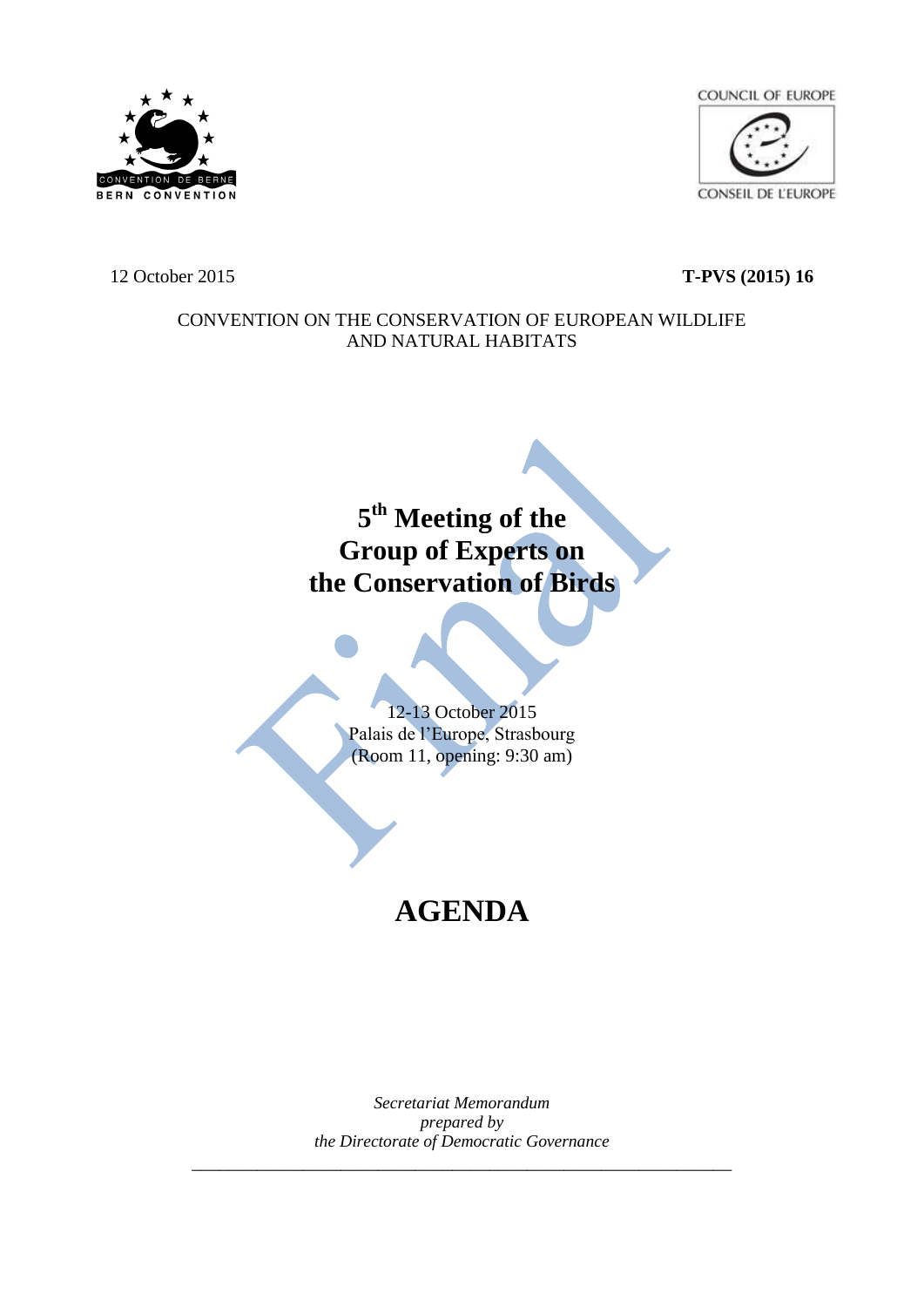

# **Bern Convention Group of Experts on the Conservation of Birds**

12-13 October 2015 Palais de l'Europe, Strasbourg

 $\overline{\phantom{a}}$  , where  $\overline{\phantom{a}}$ 

# **AGENDA**

# **DAY 1 - MONDAY 12TH OCTOBER 2015 9H30 – 17H30**

### **9h30 – 11h00**

### **1. OPENING OF THE MEETING BY THE CHAIR**

*Mr Rastislav Rybanic, Chair of the Group of Experts*

**2. ADOPTION OF THE DRAFT AGENDA**

# **3. INTRODUCTION TO THE MEETING**

*Ms Ivana d'Alessandro, Secretary of the Bern Convention*

**4. UPDATES ON ACTIVITIES AND PRIORITIES RELATED TO THE CONSERVATION OF BIRDS IN OTHER FORA**

# *NB. The EU will intervene in the afternoon*

- **AEWA** *Mr Sergey Dereliev, Technical Officer, AEWA Questions and answers*
- **BirdLife International** *Mr Willem van den Bossche, European Nature Conservation Officer, BirdLife International*

### *Questions and answers*

- **Euronatur** *Dr Stefan Ferger, Project Manager, Euronatur*
	- *Questions and answers*

# *Discussion*

- **5. UPDATE ON THE STATUS OF SPECIFIC SPECIES AND POSSIBLE FOLLOW-UP ACTION**
	- **Second draft Action plan for the recovery and reintroduction of the osprey (***Pandion haliaetus***) – Draft Recommendation**

*Discussion*

*Coffee break*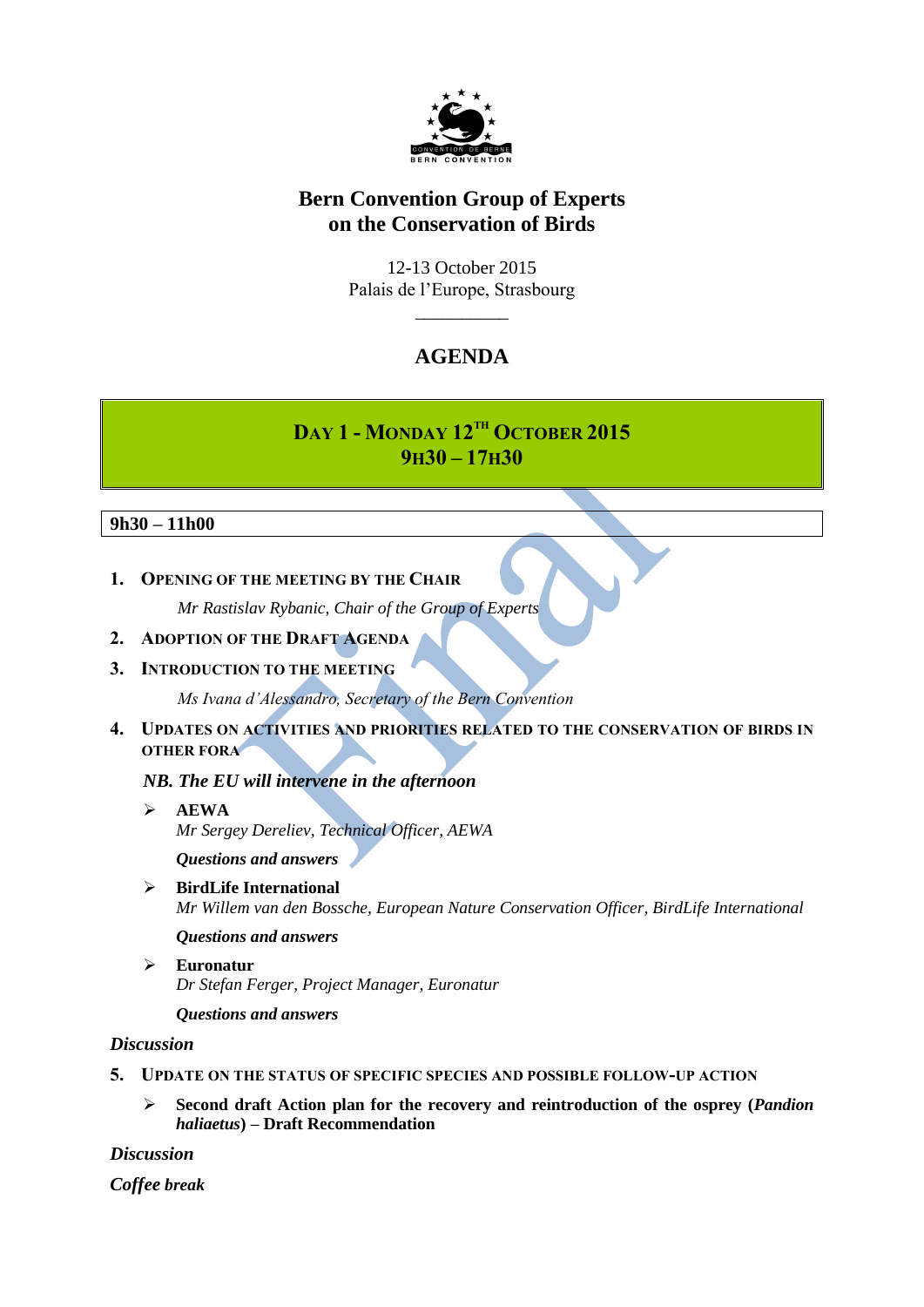#### **11h00 – 12h30**

#### **6. CURRENT CHALLENGES AND AVAILABLE TOOLS**

 **Developments in adaptive harvest management in Europe**  *Mr Cy Griffin, Director of conservation, FACE*

*Questions and answers*

 **The European Red List of Birds, implications for Species Action Plans and next steps** *Dr Christina Ieronymidou, BirdLife International*

*Questions and answers*

 **Euro Bird Portal (EBP): online data sharing tools** *Mr Gabriel Gargallo, Coordinator of the EBP project*

*Questions and answers*

#### *Discussion*

**12h30 – 14h00 - LUNCH**

#### **14h00 – 16h00**

CONT.: UPDATES ON ACTIVITIES AND PRIORITIES RELATED TO THE CONSERVATION OF **BIRDS IN OTHER FORA**

 **Most recent EU initiatives for the conservation of birds**  *Ms Marita Arvela, European Commission, DG ENV*

*Questions and answers*

- **7. ILLEGAL KILLING OF BIRDS: PROGRESS TOWARDS THE IMPLEMENTATION OF THE TUNIS ACTION PLAN 2020 AND DRAFT RECOMMENDATIONS**
	- **Outcomes of the 2nd meeting of the Special Focal Points for Illegal Killing of birds** *Ms Ivana d'Alessandro, Secretary of the Bern Convention*
	- **Update on the setting-up of the Pan-Mediterranean Task Force for illegal killing of birds**

*Ms Ivana d'Alessandro, Secretary of the Bern Convention*

#### *Discussion*

 **Presentation of the conclusions of the BirdLife review of illegal killing and taking of birds in the Mediterranean**

*Ms Anne-Laure Brochet, BirdLife International*

#### *Discussion*

#### *Coffee break*

#### **16h00 – 17h30**

 **Proposals for informing the process for the imposition of sanctions in wildlife crime cases** 

*Mr Nicholas Crampton, consultant*

*Discussion on the future dissemination of the sentencing principles*